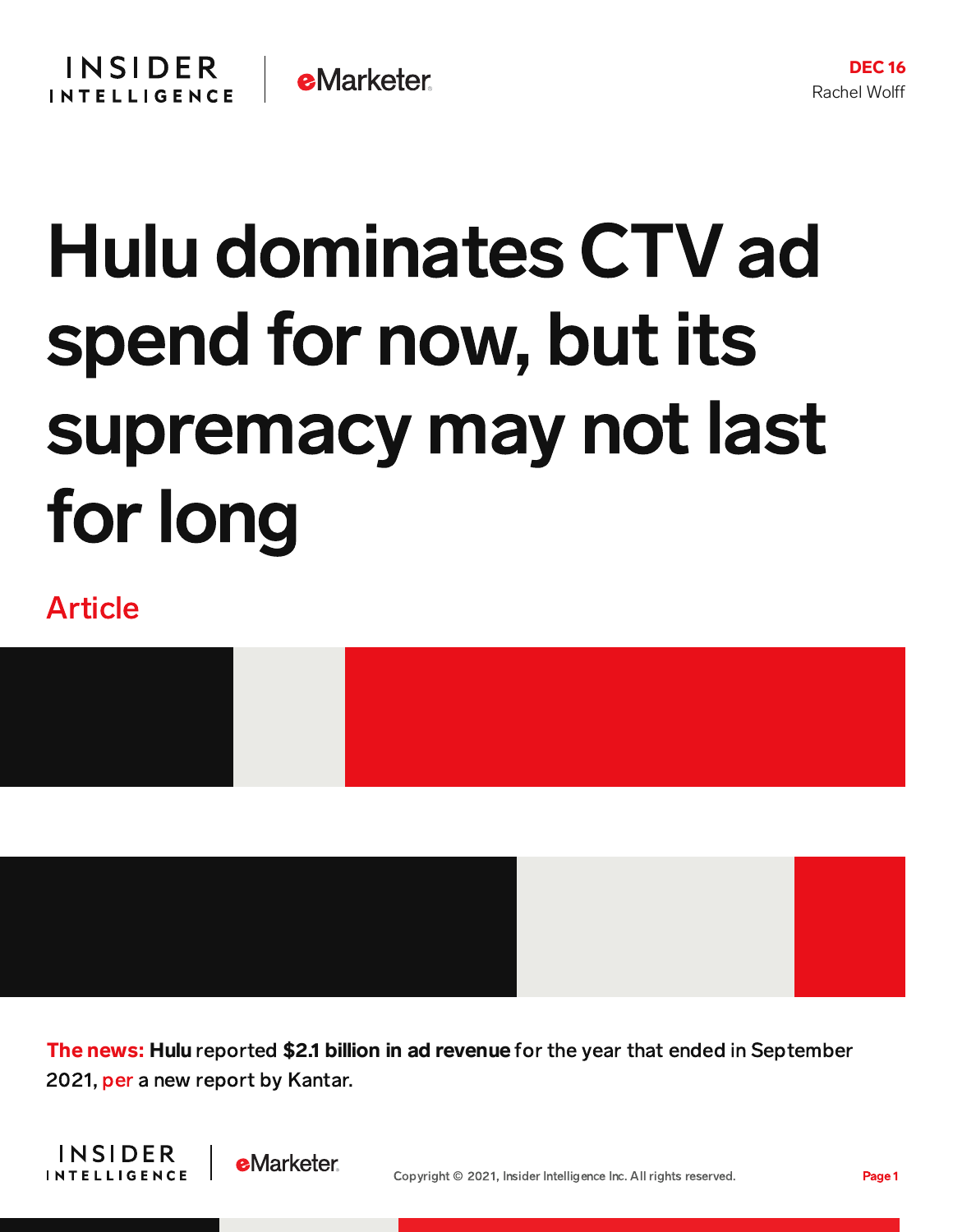Its closest competitor was ViacomCBS**'** Paramount+ with \$822 million, followed by NBCUniversal**'**s Peacock with \$279 million, and Tubi (owned by Fox Corp.) with \$250 million.

How we got here: Over the past several years, Hulu has consistently drawn the highest share of connected TV (CTV) ad revenue, aided by its early entrance to the streaming marketplace, as well as the advantages afforded by parent companies Comcast and Disney.

- We estimate Hulu's ad revenue will reach \$3.13 billion this year, a 44% increase from 2020.
- Its success, coupled with the rise of cord-cutting, has spurred other legacy media companies —the aforementioned ViacomCBS and NBCUniversal, to name but a few—to launch their own streaming services.
- Yet Hulu's main appeal lies in the fact that it most closely resembles cable TV, with viewers able to access most of the same content available on broadcast television. This similarity makes it appealing for brands who want to capitalize on the demand for CTV content, but lack familiarity with the rest of the streaming landscape.



Clouds on the horizon: This reliance on content provided by other companies is likely to pose serious problems for Hulu in the next few years.